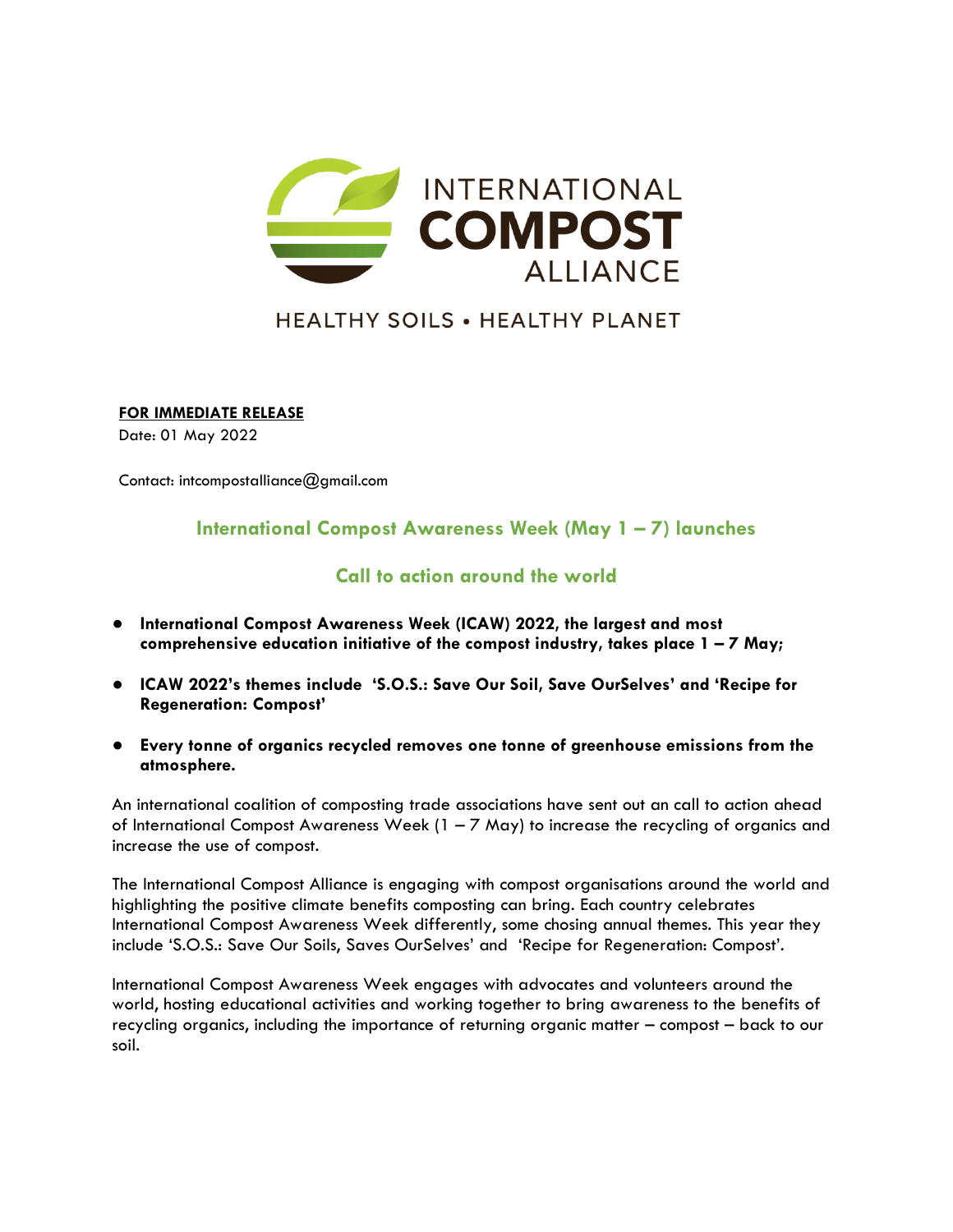Organics recycling is a highly affordable carbon capture tool which can be done at many different scales, which can also deliver added benefits in renewable energy production, improved water quality and conservation and food security.

Currently, over 83 million tonnes of biowaste are recycled every year around the world. Not only does this recycle over 1 million tonnes of plant macro-nutrients, but, through storing carbon in soil and offsetting fertilizer use, it reduces greenhouse gas emissions by 9 million tonnes of carbon dioxide equivalents – an equivalent of driving an average car for 36 billion kilometers (23 billion miles); almost 95 thousand times the distance between the earth and the moon!

**Ginny Black of the Compost Research & Education Foundation in the US, said:** *"International Compost Awareness Week is a reason to celebrate the possible – recycling organics for the good of our Planet and ourselves. Whether at home, work or play, organics recycling creates valuable carbon-rich organic matter – compost – for return to our soils for carbon storage, water conservation, food security and improved nutrition."*

**Stefanie Siebert of the European Compost Network on behalf of the International Compost Alliance, the global network of organics recycling organisations, said:** *"Every country, business and person can help mitigate climate change by recycling their unavoidable food and garden waste into natural fertilisers and soil improvers. Despite our current success globally, our annual potential could be increased over 12-fold if all of the world's unavoidable organic residuals were collected separately and composted."*

**Jenny Grant, Head of Organics and Natural Capital at the Association for Renewable Energy and Clean Technology, said:** *"We are at a crucial moment in our efforts to reach net zero which is why we are issuing a call for action. The message is simple, if we Save Our Soils, we can help Save OurSelves and future generations. Every tonne of organics that is recycled removes one tonne of greenhouse emissions from atmosphere. It really is a no-brainer – what is good for our soils is good for us too."*

#### **—ENDS—**

#### **Notes to editors**

The international compost alliance is comprised of:

[The Association for Renewable Energy and Clean Technology \(REA\);](https://www.r-e-a.net/)

[The Australian Organics Recycling Association \(AORA\)](https://www.aora.org.au/);

[Compost Council of Canada \(CCC\);](http://www.compost.org/)

[European Compost Network \(ECN\);](https://www.compostnetwork.info/)

[International Solid Waste Association \(ISWA\);](https://www.iswa.org/biological-treatment-of-waste/)

CRÉ - [Composting and Anaerobic Digestion Association of Ireland;](http://www.cre.ie/web/)

[WasteMINZ \(Waste Management Institute of New Zealand\);](https://www.wasteminz.org.nz/)